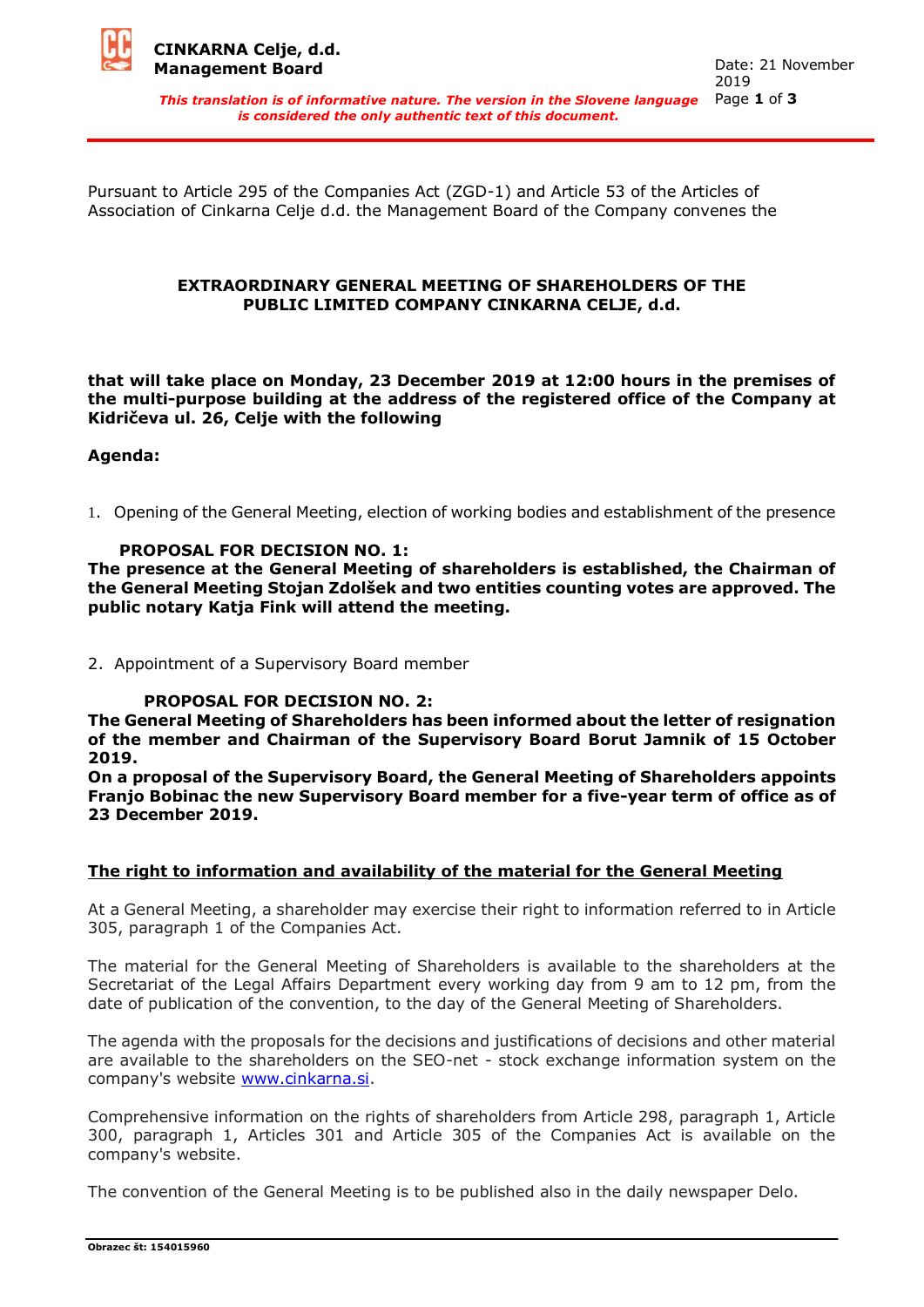

**CINKARNA Celje, d.d. Management Board**

# **Amendment to the agenda**

Shareholders whose total shares reach a twentieth of the share capital may, after the publication of the convention of the General Meeting, request in writing a further item on the agenda. A request should be accompanied by a written proposal for a decision, which is to be decided by the General Meeting or if the General Meeting does not take a decision on the particular item on the agenda, an explanation of the agenda. It is sufficient to send the request to the company no later than 7 days after the publication of this convention, to the address Cinkarna Celje, d.d., Kidričeva ul. 26, 3000 Celje, Legal Affairs Department, e-mail: [gregor.gajsek@cinkarna.si.](mailto:gregor.gajsek@cinkarna.si) In case of sending the amendment to the agenda in electronic form, it shall be sent in a scanned form as an attachment.

A clean copy of the agenda will be published in accordance with Article 298 of the Companies Act.

# **Proposals of shareholders**

Shareholders' counter-proposals to individual items on the agenda that will be justified and filed within 7 days after the publication of this convention at the address Cinkarna Celje, d.d., Kidričeva ul. 26, 3000 Celje, Legal Affairs Department, e-mail: [gregor.gajsek@cinkarna.si,](mailto:gregor.gajsek@cinkarna.si) will be published in accordance with Article 300 of the Companies Act. In case of sending the counterproposals in electronic form, they shall be transmitted in a scanned form as an attachment.

# **Attendance at the General Meeting**

Only those shareholders who are registered as holders of shares in the central register of dematerialized securities at KDD d.d. - Central Securities Clearing Corporation, Ljubljana at the end of the fourth day prior to the General Meeting of Shareholders, i.e. on 30 May 2019 (reporting date), and their proxies or agents who apply to participate in the meeting in writing in person or by registered mail no later than at the end of the fourth day prior to the General Meeting, to the address: Cinkarna Celje, d.d., Kidričeva ul. 26, 3000 Celje, Legal Affairs Department may attend the General Meeting and exercise their voting right.

The shareholder's authorized representative should attach the power of attorney to the application for participation; the power of attorney should be made in writing and throughout the duration of the power-of-attorney relationship it should be kept at the company's registered office. For natural persons, it should include the name and surname and the address of the principal and the proxy, the place and date and the signature of the principal; and for legal entities it should include the name and surname of the proxy, the company, address and signature, with the name and surname of the legal representative and the stamp of the principal. Each share gives one vote to a shareholder.

The proof of proxy appointment can be sent to the company to the following e-mail address: [gregor.gajsek@cinkarna.si](mailto:gregor.gajsek@cinkarna.si) in a scanned form as an attachment. The company reserves the right to verify the authenticity of the shareholder or the principal who is transmitting the power of attorney by electronic means.

The application form and the power of attorney for the General Meeting that can be used are available on the company's website [www.cinkarna.si.](http://www.cinkarna.si/)

We invite participants to register at the registration office when they arrive at the General Meeting of Shareholders, at least 30 minutes before the beginning of the meeting, where they will, by their signature, confirm their presence on the list of the present shareholders and take the ballot papers for voting.